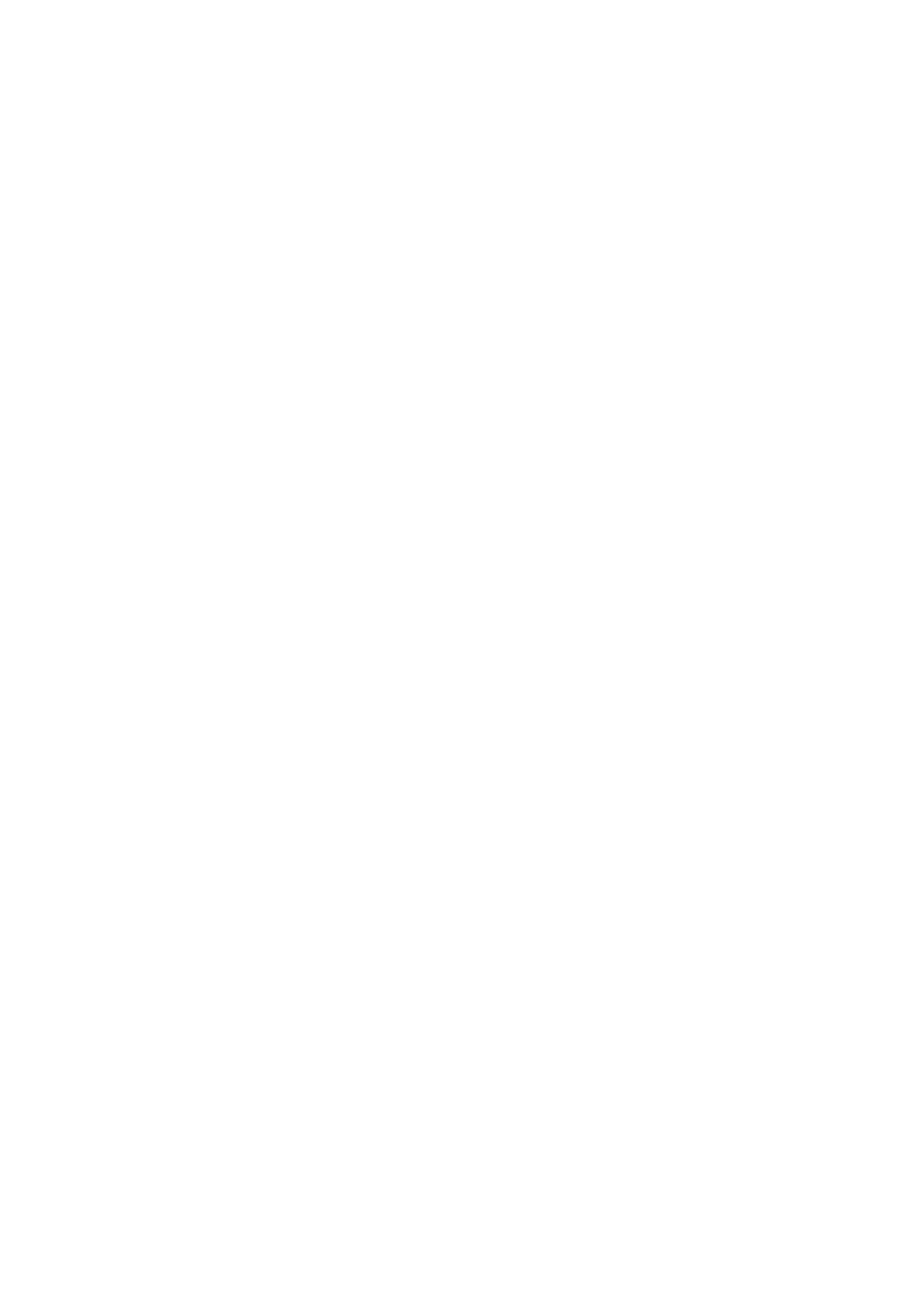spacing in *kz*, between consecutive readouts. This is unsuitable for bSSFP sequences, which exhibit image artefacts when subject to large stepwise changes in eddy currents [17]. Therefore, alternative sampling strategies must be considered to adapt GRASS for use in a bSSFP pulse sequence, such as uniform and tiny golden ratio [18] sampling.

This work presents a rapid free-breathing whole-heart cine imaging framework based on a stack of spirals trajectory with a parallel imaging and compressed sensing reconstruction. The aims were to: (1) investigate the optimal ordering scheme for a stack of spirals cine sequence using an *in silico* model, (2) implement such a sequence and test it *in vivo* and (3) evaluate image quality and quantitative measurements against the gold standard examination, i.e. 2D multi-slice breath-hold imaging.

## **2 MATERIALS AND METHODS**

This work is divided into two parts: (1) a simulation study comparing two different step sizes in *kz*, and (2) a patient study comparing the resulting technique to conventional 2D multi-slice breath-hold imaging.

## **2.1 Sequence Design**

The sequence employed in this work is a 3D bSSFP stack of spirals acquired in a transverse orientation. A uniform density spiral trajectory was designed using the method described by Pipe et al. [19], assuming a field-of-view of 450 mm, a spatial resolution of 2.0  $\times$  2.0 mm and 90 uniformly spaced spiral arms for complete filling of *k*-space, at each of the 104 *k<sup>z</sup>* partitions.

A golden ratio stack of spirals (GRASS) sampling strategy was used [15], which is based on a continuously running nested loop strategy. In the inner loop, consecutive spiral interleaves were advanced in the *k<sup>z</sup>* direction, while keeping their *kx*‐*k<sup>y</sup>* position the same. Each inner loop consisted of 104 steps and was followed by an outer loop rotation of the spiral arm by the golden angle (∼222°) [20] (Figure 1).

The following imaging parameters were used: TR/TE =  $3.42/0.95$  ms, FOV =  $450 \times 450 \times 210$ mm<sub>3</sub>, matrix size = 224  $\times$  224  $\times$  104, voxel size = 2.0  $\times$  2.0  $\times$  2.0 mm<sub>3</sub>, flip angle = 60°, bandwidth = 1,590 Hz/pixel. A total of 62,400 readouts were continuously acquired for a fixed scan time of 3 min 33 s.

When using non-Cartesian trajectories such as spirals, some attention must be dedicated to ensuring trajectory fidelity. In modern scanners, the most important source of trajectory errors is the gradient delay relative to the ADC. This can be easily adjusted by appropriately shifting the ADC window and/or correcting the trajectory. The delay is typically different for each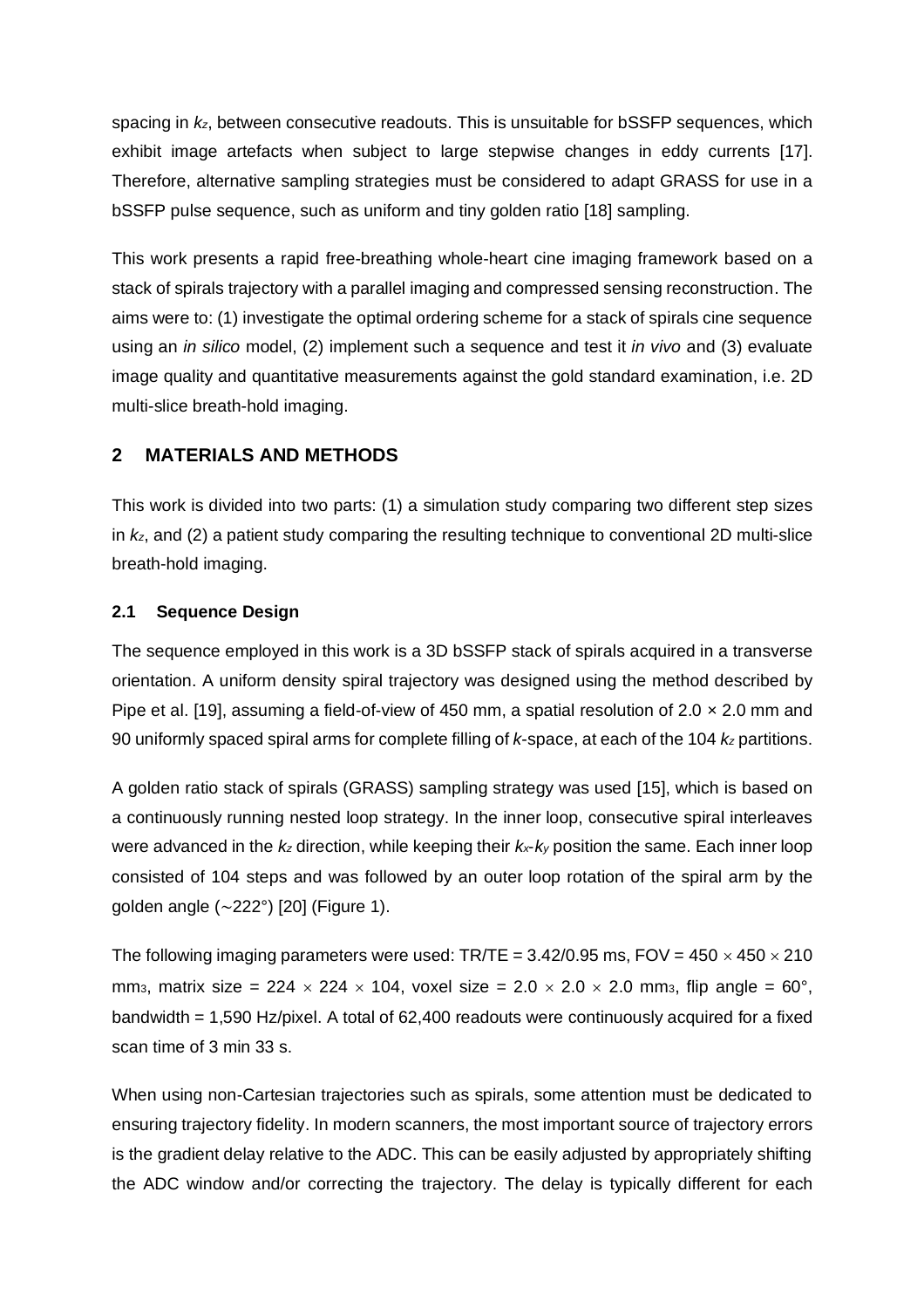physical gradient axis [21]. However, if these differences are relatively small, as is the case for the scanner used in this work, using a single optimized delay affords most of the benefit while simplifying the implementation [22]. In the present work, the delay was set to the average of the delays in the *x* and *y* physical axes (ignoring *z* as it was only used for phase encoding).

## **2.2 Reconstruction**

The same reconstruction was used for both the simulation and patient studies. We expanded on the previously described GRASS framework [15], to develop XD-GRASS which sorts the data into cardiac and respiratory motion states, and reconstructs the undersampled multidimensional dataset using parallel imaging and compressed sensing, similar to [8]. This method has the advantage of exploiting sparsity in the respiratory dimension.

Data were retrospectively gated into 20 cardiac phases and 4 respiratory phases, totalling 80 volumes, with an acceleration factor of ~12. Cardiac gating was based on timestamps (provided from the vector cardiogram signal in the patient study, simulated timestamps in the simulation study). In order to obtain respiratory information, head-foot projections were retrospectively extracted from the *k*-space samples in the *k<sup>z</sup>* axis, both in the patient study and the simulation study (Figure 2). This has been previously described for stack of spirals data and validated against respiratory bellows [15]. A method based on principal component analysis (PCA) and Fourier analysis was then used to extract a respiratory signal from the projections [23]. Such a signal has been shown to be a reliable indicator of respiratory position. Finally, the respiratory signal was used to sort the *k*-space samples into respiratory bins from end-expiration to end-inspiration [16].

After data sorting, an iterative reconstruction combining parallel imaging and compressed sensing was used to obtain images from a subsampled *k*-space. Prior to the reconstruction, coil compression was performed in order to limit computational cost [24]. Then, coil sensitivity maps were obtained for the virtual coils using the ESPIRiT method [25].

After calibration, images m were reconstructed from sorted *k*-space data d by solving the following optimization problem [16]:

$$
m = \underset{m}{\text{argmin}} ||F \cdot C \cdot m - d||_2^2 + \lambda_c ||D_c \cdot m||_1 + \lambda_r ||D_r \cdot m||_1
$$

Where F is the Fourier transform operator; C is the coil sensitivity maps;  $D_c$  and  $D_r$  are the finite difference operators for the cardiac and respiratory dimensions, respectively; and  $\lambda_c$  and  $\lambda_r$  are the regularization parameters for the cardiac and respiratory dimensions, respectively.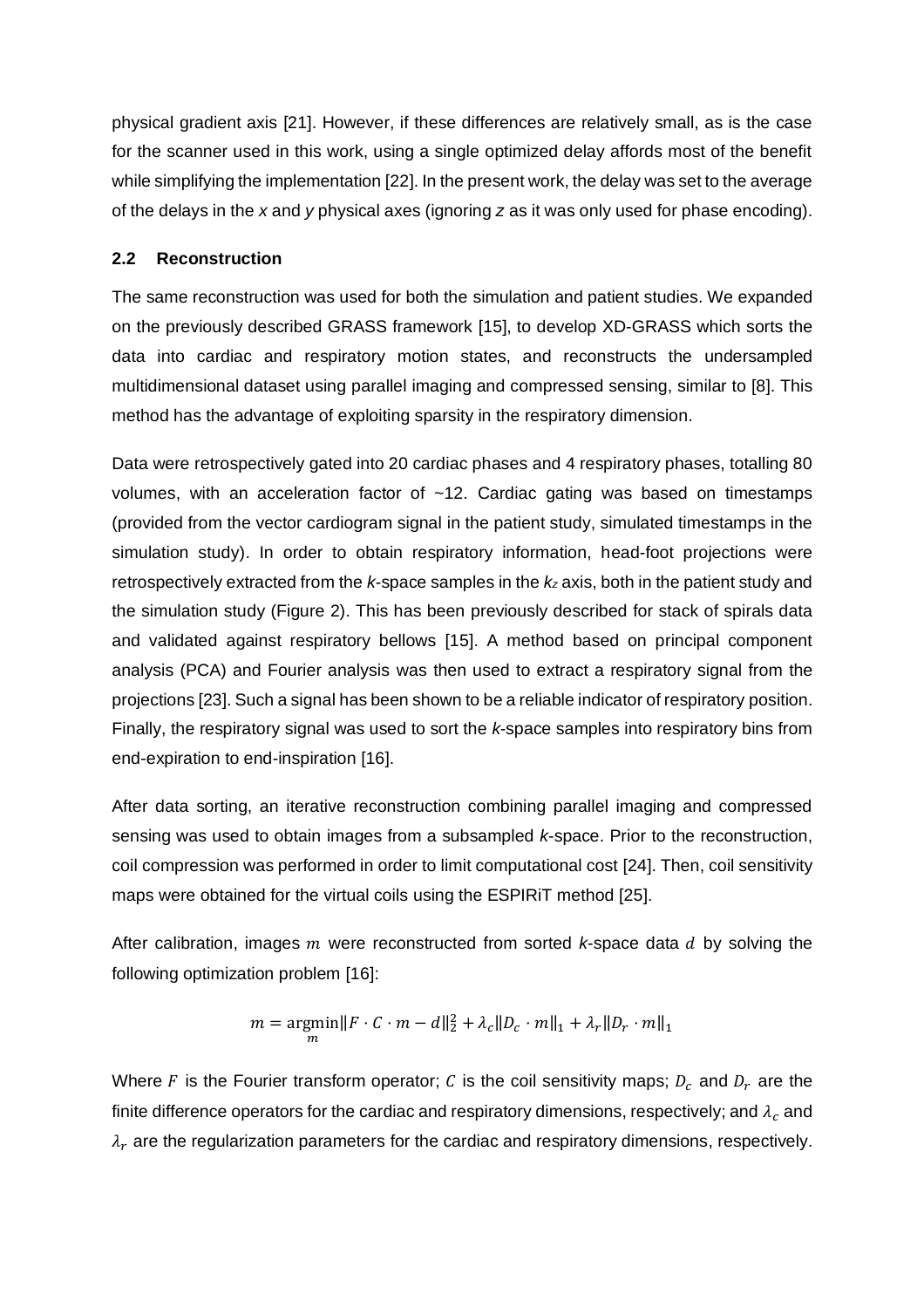Regularization parameters were selected empirically based on visual inspection and set to 0.005 and 0.002, respectively.

The reconstruction was implemented in MATLAB R2018a (The Mathworks, Inc, Natick, MA, USA). The Berkeley Advanced Reconstruction Toolbox (BART) was used for the ESPIRiT calibration and reconstruction [16]. Reconstructions were performed in a high-performance computing (HPC) cluster node, equipped with an 18-core Intel Xeon Gold 6140 processor and 432 GB of DDR4 memory.

## **2.3 Simulation Study**

A simulation study was designed to investigate which step size in *k<sup>z</sup>* provides optimal filling in *k*-space, while meeting the requirements that: (1) it must be small enough so as not to cause eddy current related artefacts, and (2) it must allow the calculation of a respiratory navigator as described above. Two alternative step sizes were investigated: uniform spacing (US) and tiny golden spacing (TS), which used the 7th tiny golden ratio (0.116) [26] (Figure 1). It is worth noting that the problem with eddy currents does not apply to golden angle rotations in the outer loop, due to "pairing" compensation [17]. Therefore, the golden angle was used in the outer loop.

The design of the model was similar to the one described in [15]. Ellipsoids and cylinders were used to model the heart, liver, ascending/descending aorta, left/right pulmonary arteries and the thoracic wall (Figure 3). The heart and blood vessels were given contractile dynamics, while respiratory dynamics were modelled using a craniocaudal translation. Low frequency sinusoids were used to incorporate coil sensitivities into the model. Because all these elements have analytic representations in the Fourier domain, direct simulation of the *k*-space signal is possible [17]. This prevents the so-called inverse crime bias, which arises in rasterized simulations due to the use of identical models for both data synthesis and image reconstruction.

This model was used to generate multi-channel *k*-space data for both the US and the TS reordering schemes. Simulations were repeated four times at random heart rates (drawn from a uniform distribution between 60-100 bpm) and respiratory rates (12-18 bpm) to average out possible effects due to these factors. Data were "collected" and reconstructed as described in sections 2.1 and 2.2. In addition, reference images were obtained by simulating a fully sampled stack of spirals acquisition for every cardiorespiratory state. Root mean squared error (RMSE) and structural similarity (SSIM), were calculated against these reference images to assess image quality for both reordering strategies.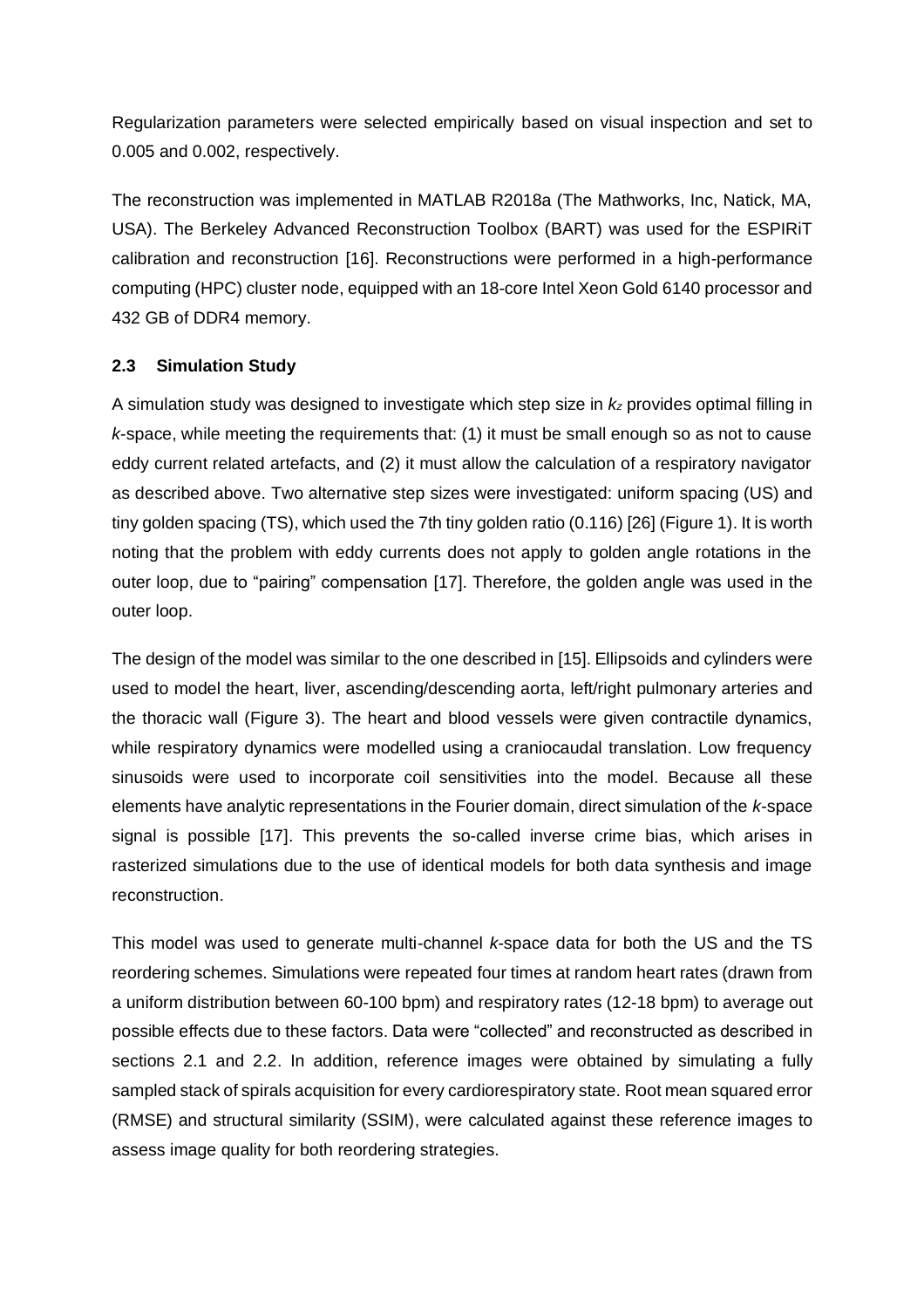#### **2.4 Patient Study**

#### *2.4.1 Data Acquisition*

Ten subjects were prospectively recruited for this study (age  $21.2 \pm 10.1$  years). All were hospital patients for whom an MR scan had been clinically indicated. This study was approved by the local research ethics committee, and written consent was obtained from all subjects/guardians (Ref: 06/Q0508/124). A 12-channel receiver coil array (6-element body coil plus 6-element spine coil) was used and vector cardiogram time stamps were logged for retrospective cardiac gating. The proposed free-breathing whole-heart (FB-WH) cine method (see imaging protocol above) was compared with a conventional 2D multi-slice breath-hold stack in a short axis orientation (BH-SAX), with field of view =  $\sim$ 340  $\times$  300 mm<sub>2</sub>, voxel size =  $-1.5 \times 1.5$  mm<sub>2</sub>, slice thickness = 8.0 mm, flip angle = 70°, 10-12 slices, temporal resolution  $=$  ~40 ms. All imaging was performed on a 1.5 T MR scanner (Avanto, Siemens Healthineers AG, Erlangen, Germany).

#### *2.4.2 Data Processing*

All post processing was performed using the OsiriX open source DICOM viewing platform (OsiriX v9.0, OsiriX Foundation, Geneva, Switzerland) [27]. Prior to analysis, FB-WH volumes were reformatted into a stack of short axis cines with a slice thickness of 8 mm using the multiplanar functionality in OsiriX, in order to obtain a dataset comparable to the BH-SAX.

*Image Quality Assessment*. Image quality was assessed on the mid-ventricular slice of the BH-SAX data and the short axis reformatted FB-WH data. Quantitative image quality was evaluated using two objective scores: edge sharpness (ES) and contrast-to-noise ratio (CNR). The ES was calculated by drawing a line across the endocardial border, fitting a 10th order polynomial to the normalized pixel intensities (to filter out noise), and taking the maximum gradient of the fitted line as the measurement, as previously described [28]. The CNR was calculated as the ratio of the average signal difference between blood pool and myocardium to the average standard deviation in both regions [12]. The regions of interest for blood and myocardium were manually positioned in the centre of the left-ventricular cavity and the ventricular septum, respectively. In addition, subjective image quality was rated by a clinical observer on a 5-point Likert scale ( $0 =$  non-diagnostic,  $1 =$  poor,  $2 =$  moderate,  $3 =$  good,  $4 =$ excellent) in three categories: sharpness of the endocardial border, temporal fidelity of wall motion and residual artefacts.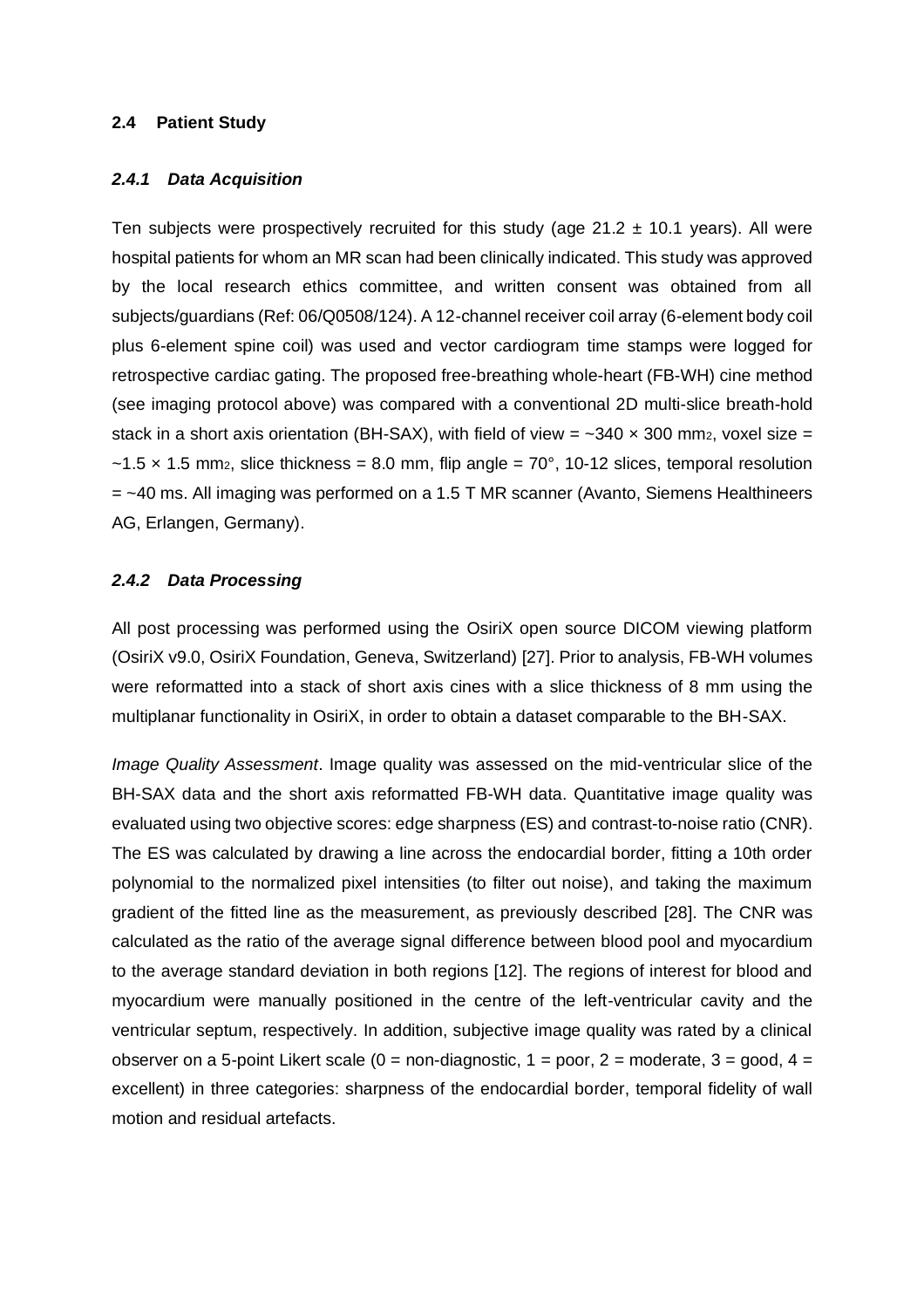*Ventricular Volume Quantification*. Quantification of left ventricular (LV) and right ventricular (RV) volumes was performed in a similar manner for each technique using in-house plugins for OsiriX by a single observer (AG, 7 years of experience in CMR). Firstly, the end-diastolic and end-systolic phases were identified for each ventricle through visual inspection of the midventricular cine. The endocardial borders of all slices at end systole and diastole were then traced manually. This allowed calculation of end-diastolic volume (EDV) and end-systolic volume (ESV). Stroke volume (SV) was obtained by subtracting ESV from EDV and ejection fraction (EF) = SV/EDV × 100. The observer was presented with each anonymized volume in a random order, blinded to diagnosis, patient number and type of sequence.

#### **2.5 Statistical Analysis**

All statistical analysis was performed using R software (R Foundation for Statistical Computing, Vienna, Austria) and results were considered statistically significant if *p* < 0.05. In the simulation study, *t*-tests were used to assess the hypothesis that RMSE and SSIM values from the US and TS images have equal means. In the patient study, edge sharpness and CNR scores for the FB-WH and BH-SAX methods were compared using *t*-tests, while qualitative scores were compared using Wilcoxon signed-rank tests. Bland-Altman analysis was used to compare ventricular volume measurements between FB-WH and BH-SAX.

#### **3 RESULTS**

#### **3.1 Simulation Study**

Figure 3 shows representative axial and coronal views of the reconstructed phantom images for the US and TS sampling strategies. Visual inspection reveals better image quality in the case of US sampling, with less artefact, sharper edges and less temporal blurring. This is particularly obvious in the coronal view. The RMSE measure seems to agree with this observation (US:  $0.0472 \pm 0.0005$  vs TS:  $0.0482 \pm 0.0007$ ,  $p = 0.0852$ ), as well as SSIM (US:  $0.8937 \pm 0.0217$  vs TS:  $0.8608 \pm 0.0193$ ,  $p = 0.0954$ ). Since the use of TS does not seem to offer any benefits, US was used for the patient study.

#### **3.2 Patient Study**

FB-WH and BH-SAX data were acquired successfully in all patients. Acquisition time for FB-WH was 3 min 33 s, compared to 4 min 48 s  $\pm$  51 s for BH-SAX (p < 0.05). The average heart rate during the scans was  $71 \pm 13$  bpm. Reconstruction time for FB-WH images was 105.6  $min \pm 3.3$  min per patient. Representative end-systole and end-diastole images are shown in Figure 4, in a short axis orientation (multiplanar reformatted) for comparison with BH-SAX. Coronal views are shown in Figure 5 to illustrate the depiction of respiratory motion.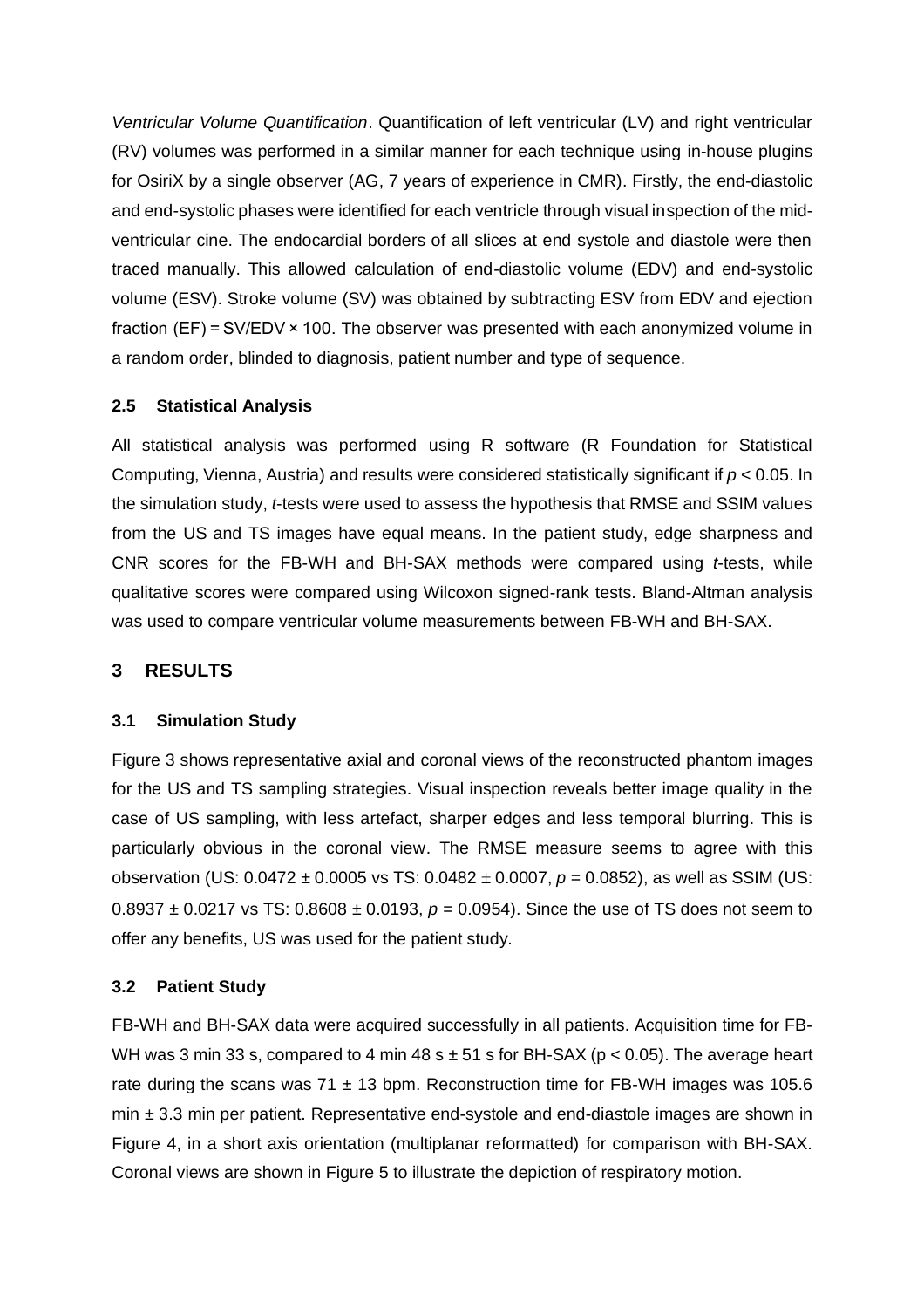Subjective image quality scores were lower for FB-WH data compared to BH-SAX as shown in Table 1, but on average were still in the clinically useful range. Quantitative edge sharpness of the FB-WH images was significantly lower than the BH-SAX (0.13  $\pm$  0.03 vs 0.64  $\pm$  0.18 mm-1,  $p < 0.05$ ). CNR was also lower (13.8  $\pm$  4.7 vs 16.4  $\pm$  5.4) but this did not reach statistical significance  $(p = 0.29)$ .

Table 2 compares the volumes obtained from the FB-WH and BH-SAX acquisitions. FB-WH slightly underestimated end diastolic volumes for both ventricles (left: −4.0 mL, −2.7%; right: −8.2 mL, −4.6%) and overestimated end systolic volumes (left: +5.3 mL, +9.3%; right: +2.6 mL, +3.7%). The remaining measures are derived from these and thus reflect the same biases. The corresponding Bland-Altman plots are shown in Figure 6.

## **4 DISCUSSION**

This work presents a stack of spirals free-breathing whole-heart cine sequence, which leverages the golden ratio to impart incoherence to the aliasing artefacts as necessary for compressed sensing reconstruction. The main findings of this study were: (1) stack of spirals free-breathing whole-heart cine imaging was feasible in patients, (2) uniform spacing in *k<sup>z</sup>* was preferable to tiny golden step spacing in *in silico* models, (3) image quality was lower than that of breath-hold short axis stacks, but was still in the clinically useful range, and (4) there was reasonable agreement between ventricular volumes measured using FB-WH and BH-SAX images. Thus, this sequence offers a rapid, easy to plan free breathing alternative to multislice breath-hold imaging in patients with heart disease.

The sequence used in this study is based on a previously described golden ratio stack of spirals (GRASS) sequence used for contrast enhanced angiography. The use of golden ratio steps in *k<sup>z</sup>* and golden angle rotations in *kx*-*k<sup>y</sup>* promotes both incoherent aliasing and optimized *k*-space filling after retrospective cardio-respiratory binning. However, this sampling pattern is poorly suited to bSSFP imaging due to the large jumps in *kz*, which would result in significant eddy current artefacts. Two plausible alternatives are uniform spacing and tiny golden ratio spacing, both of which have smaller step sizes, but still allow formation of a respiratory selfnavigation signal. In our *in silico* model, no evidence could be found that the tiny golden ratio outperforms uniform spacing. This is slightly surprising because golden ratio spacing has been shown to outperform uniform spacing in *kz,* when using spoiled gradient echo imaging [15]. The new observation may be explained by the fact that there are many more readouts (and rotations) in a bSSFP acquisition, since each readout must be kept shorter to minimize dark band artefacts. This may increase the incoherence provided by the golden angle rotations and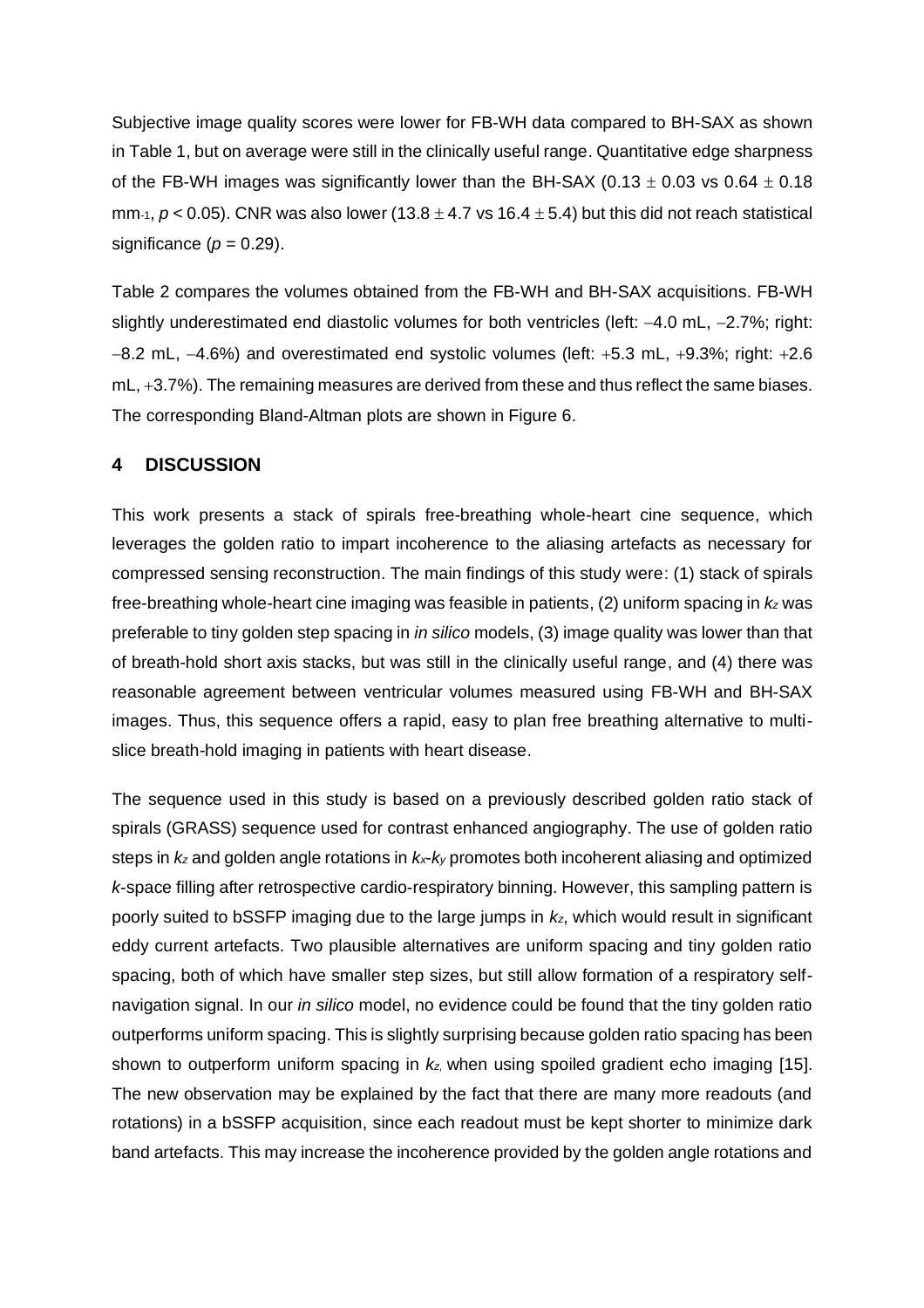reduce the dependence on non-uniform sampling in *kz*. Due to the better image quality in the *in silico* models, uniform spacing was used for the patient arm of the study.

In the patient study, the proposed scheme was on average 26% faster to acquire than the short axis stack. However, the short axis stack did have higher in-plane resolution, making direct comparison difficult. A more important benefit of the FB-WH technique is that it provides whole-heart coverage with isotropic resolution, enabling multiplanar reformatting (MPR) in arbitrary orientations during postprocessing. This reduces the need for multiple scans in different orientations (short axis, long axis, 4-chamber, outflow tracts, etc.), which are a timeconsuming element of conventional cardiac MR protocols. An additional advantage is that FB-WH does not require breath-holding, which improves patient comfort.

The image quality of FB-WH data was lower than for BH-SAX images in terms of CNR, edge sharpness and subjective scores. There are several possible causes of lower image quality in FB-WH data. Firstly, in-plane resolution was lower in FB-WH compared to BH-SAX images, which reduces edge sharpness, as well as subjective image quality. Acquiring images with higher resolution is possible but would incur a significant cost in terms of scan and reconstruction times. Secondly, FB-WH acquisitions were highly accelerated, which makes the recovery of high-quality images challenging. Image quality could be improved by simply reducing the amount of acceleration, but this would also increase acquisition time. A better approach might be to try to improve the reconstruction itself. This could be done by using alternative sparsifying transforms [29], or incorporating low-rank constraints [30–32]. Thirdly, there was no fat suppression in our implementation of the FB-WH sequence. This is important as subcutaneous fat is a significant contributor to the aliasing artefact and increases the difficulty of reconstruction. Techniques such as fat saturation [33], alternating TR [34] or phase detection [35] can be used to attenuate signal from fat, though some would also incur an acquisition time penalty. Fourthly, spiral imaging is highly sensitive to off-resonance artefact, which manifests as blurring. It should be noted that this type of blurring increases with readout time as off-resonant spins accumulate phase. Thus, its influence is not expected to be very significant in this work, which uses a short readout time. Nevertheless, existing off-resonance correction methods [36–38] may offer some improvement. Finally, this work used a noncentred TE, i.e. TE  $\neq$  TR/2. This was necessary in order to maintain scanning efficiency but is suboptimal in bSSFP sequences. Using a modified trajectory, such as spiral-in/out, would enable the use of a centred TE while maintaining efficiency [39]. Aligning TE to the spin refocusing at TR/2 should improve the signal-to-noise ratio and reduce blurring due to offresonant spins [13].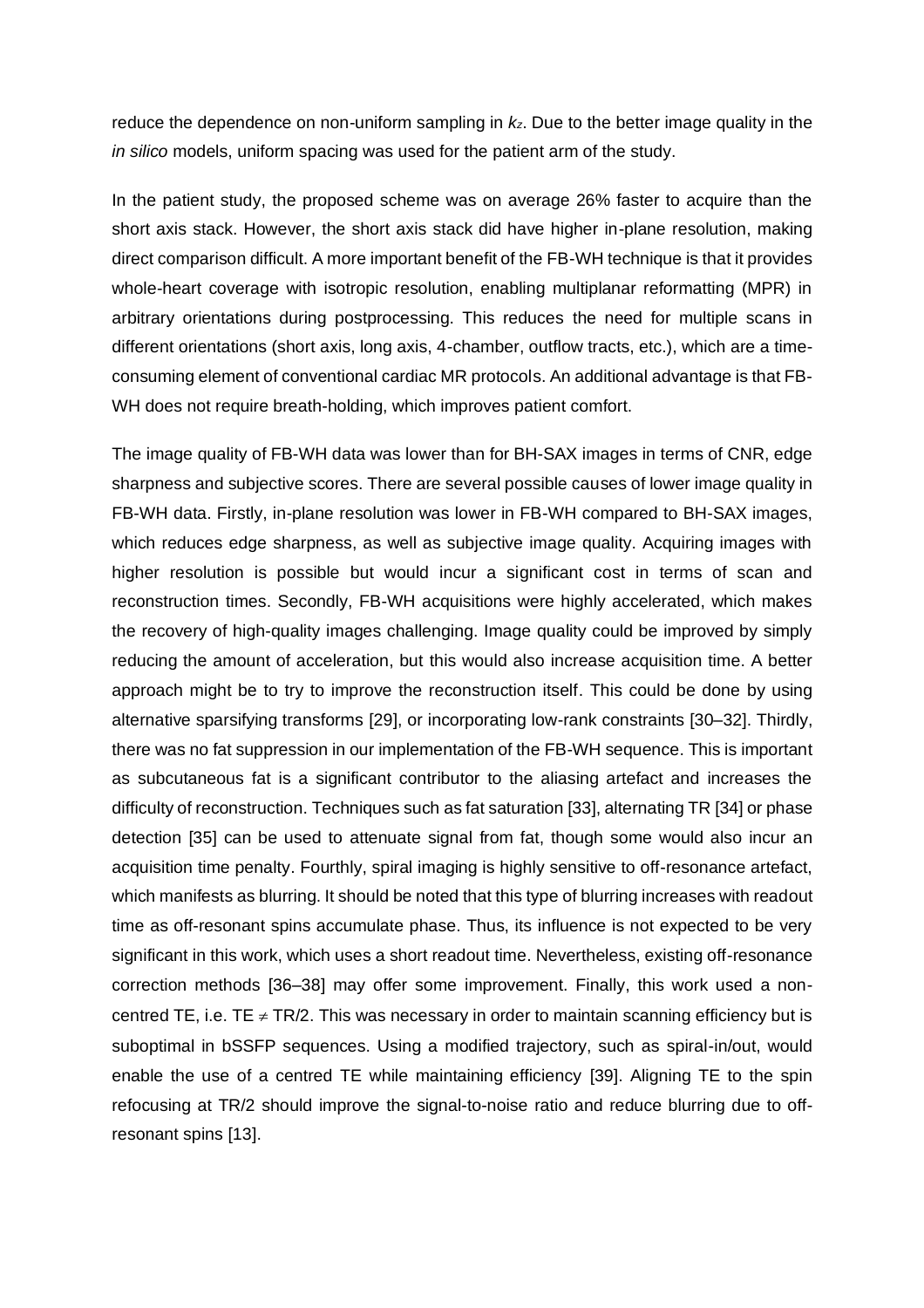Although the FB-WH images had lower image quality than the BH-SAX data, there was still good agreement in the measurement of ventricular volumes. However, with the FB-WH technique there was a small but statistically significant underestimation of end diastolic volume and overestimation of end systolic volume, for both ventricles. This is probably due to temporal blurring and there are two possible causes. Firstly, as part of the compressed sensing reconstruction, significant amounts of temporal regularization are required to minimize the undersampling artefact. Secondly, although true temporal resolution is similar for both techniques (~40 ms), BH-SAX *k*-space data were interpolated during reconstruction to a finer temporal grid (40 reconstructed images, or about ~20 ms per frame). This is not possible with the FB-WH technique because *k*-space coordinates are continuously rotated using the golden angle.

The results reported here are consistent with other free-breathing isotropic 3D cine techniques. One study [8], using a radial koosh-ball trajectory, achieves better spatial resolution and image quality, but scan time is about four times longer than in this work. Other Cartesian techniques that offer the same spatial resolution [11,12] report more similar results in terms of image quality, agreement of ventricular volumes and scan time, but are still slower than the technique reported in this work. For the interested reader, a detailed discussion is given in Supplementary Information S1.

Finally, an important limitation of this work is the long reconstruction time and the necessary computing power. In order to enable clinical implementation, much optimization would be needed in terms of speed and memory usage, which in this work prevents the use of GPU computing. Incorporating new reconstruction technologies, such as those based on deep learning, could potentially improve the prospects in this regard.

## **5 CONCLUSION**

In conclusion, this work presents a whole-heart imaging framework for comprehensive cardiac assessment in free-breathing conditions, with trivial planning and short acquisition time (< 4 min). While the proposed method could not provide the same image quality as a conventional multi-slice breath-hold acquisition, several factors have been identified that could mitigate this. Long reconstruction time and high computational requirements are important challenges to be addressed. Addressing these limitations, the approach may represent a promising way to simplify and accelerate the cardiac MRI workflow.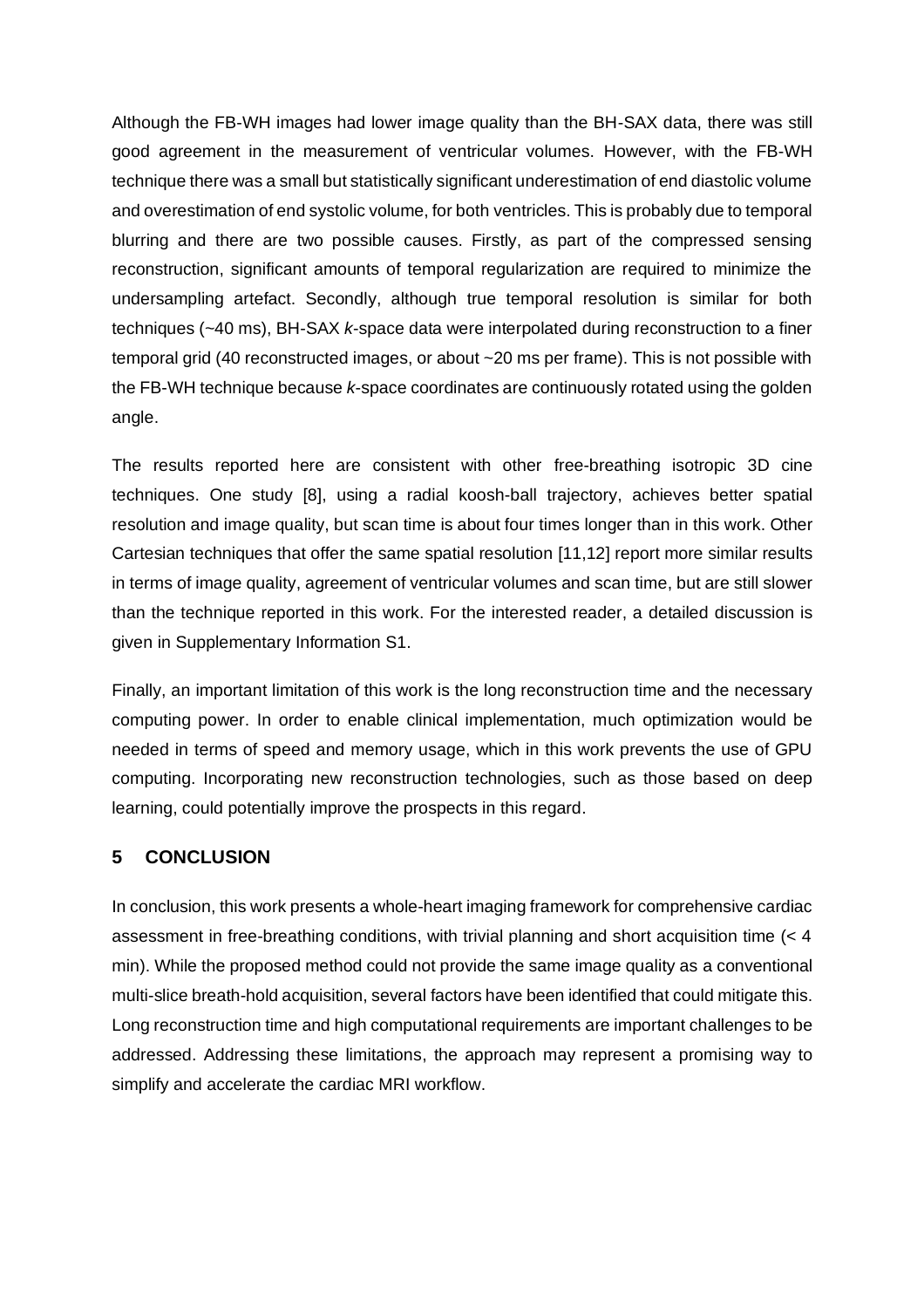# **ACKNOWLEDGMENTS**

We would like to express our gratitude to our clinical and research CMR radiographers in Great Ormond Street Hospital, London. This work was supported by Heart Research UK and the National Institute for Health Research (NIHR) Biomedical Research Centre at Great Ormond Street Hospital for Children National Health Service (NHS) Foundation Trust and University College London.

The authors would also like to acknowledge the use of the UCL Myriad High Performance Computing Facility (Myriad@UCL), and associated support services, in the completion of this work.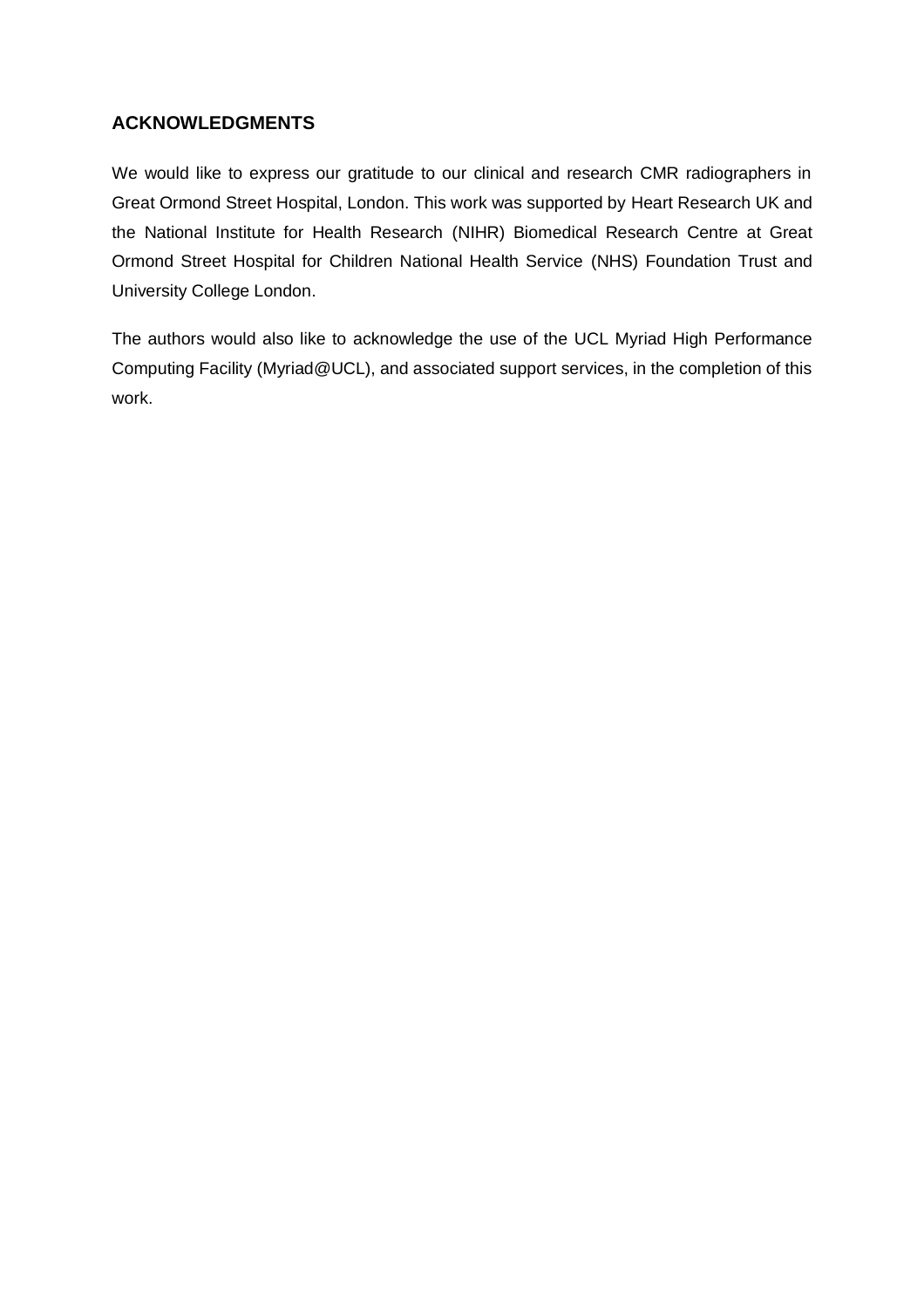## **REFERENCES**

- [1] Judd RM. Cardiac cine imaging. Basic Princ. Cardiovasc. MRI Phys. Imaging Tech., Springer International Publishing; 2015, p. 145–59. https://doi.org/10.1007/978-3-319- 22141-0\_10.
- [2] Jackson JI, Meyer CH, Nishimura DG, Macovski A. Selection of a convolution function for Fourier inversion using gridding (computerised tomography application). IEEE Trans Med Imaging 1991;10:473–8. https://doi.org/10.1109/42.97598.
- [3] Deshmane A, Gulani V, Griswold MA, Seiberlich N. Parallel MR imaging. J Magn Reson Imaging 2012;36:55–72. https://doi.org/10.1002/jmri.23639.
- [4] Lustig M, Donoho D, Pauly JM. Sparse MRI: The application of compressed sensing for rapid MR imaging. Magn Reson Med 2007;58:1182–95. https://doi.org/10.1002/mrm.21391.
- [5] Jaspan ON, Fleysher R, Lipton ML. Compressed sensing MRI: A review of the clinical literature. Br J Radiol 2015;88. https://doi.org/10.1259/bjr.20150487.
- [6] Piccini D, Littmann A, Nielles-Vallespin S, Zenge MO. Spiral phyllotaxis: The natural way to construct a 3D radial trajectory in MRI. Magn Reson Med 2011;66:1049–56. https://doi.org/10.1002/mrm.22898.
- [7] Coppo S, Piccini D, Bonanno G, Chaptinel J, Vincenti G, Feliciano H, et al. Free-running 4D whole-heart self-navigated golden angle MRI: Initial results. Magn Reson Med 2015;74:1306–16. https://doi.org/10.1002/mrm.25523.
- [8] Feng L, Coppo S, Piccini D, Yerly J, Lim RP, Masci PG, et al. 5D whole-heart sparse MRI. Magn Reson Med 2018;79:826–38. https://doi.org/10.1002/mrm.26745.
- [9] Liu J, Spincemaille P, Codella NCF, Nguyen TD, Prince MR, Wang Y. Respiratory and cardiac self-gated free-breathing cardiac CINE imaging with multiecho 3D hybrid radial SSFP acquisition. Magn Reson Med 2010;63:1230–7. https://doi.org/10.1002/mrm.22306.
- [10] Zhang X, Xie G, Lu N, Zhu Y, Wei Z, Su S, et al. 3D self-gated cardiac cine imaging at 3 Tesla using stack-of-stars bSSFP with tiny golden angles and compressed sensing. Magn Reson Med 2019;81:3234–44. https://doi.org/10.1002/mrm.27612.
- [11] Usman M, Ruijsink B, Nazir MS, Cruz G, Prieto C. Free breathing whole-heart 3D CINE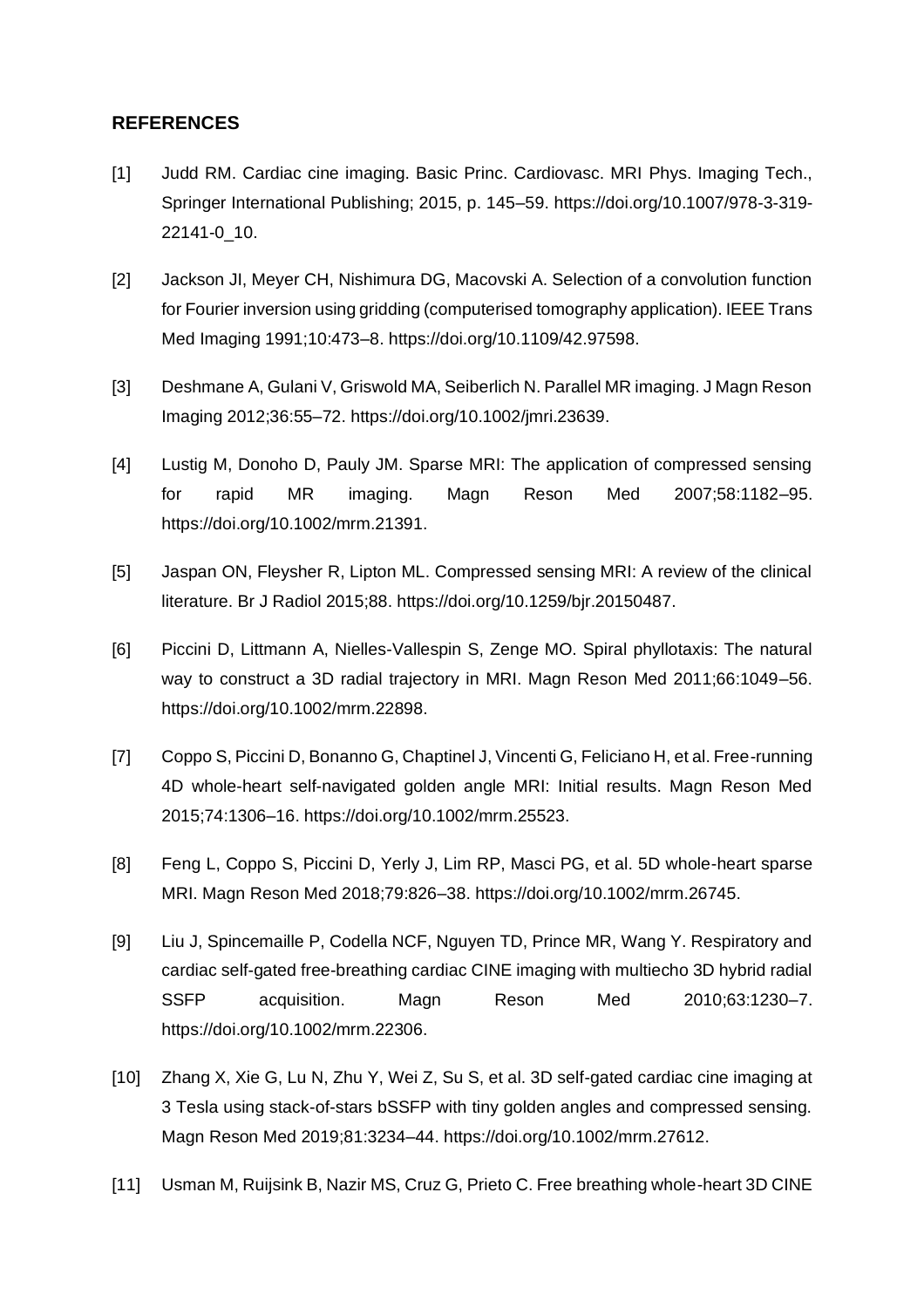MRI with self-gated Cartesian trajectory. Magn Reson Imaging 2017;38:129–37. https://doi.org/10.1016/J.MRI.2016.12.021.

- [12] Moghari MH, Barthur A, Amaral ME, Geva T, Powell AJ. Free-breathing whole-heart 3D cine magnetic resonance imaging with prospective respiratory motion compensation. Magn Reson Med 2018;80:181–9. https://doi.org/10.1002/mrm.27021.
- [13] Scheffler K, Lehnhardt S. Principles and applications of balanced SSFP techniques. Eur Radiol 2003;13:2409–18. https://doi.org/10.1007/s00330-003-1957-x.
- [14] Irarrazabal P, Nishimura DG. Fast three dimensional magnetic resonance imaging. Magn Reson Med 1995;33:656–62. https://doi.org/10.1002/mrm.1910330510.
- [15] Kowalik GT, Steeden JA, Atkinson D, Montalt-Tordera J, Mortensen KH, Muthurangu V. Golden ratio stack of spirals for flexible angiographic imaging: Proof of concept in congenital heart disease. Magn Reson Med 2019;81. https://doi.org/10.1002/mrm.27353.
- [16] Feng L, Axel L, Chandarana H, Block KT, Sodickson DK, Otazo R. XD-GRASP: Golden-angle radial MRI with reconstruction of extra motion-state dimensions using compressed sensing. Magn Reson Med 2016;75:775–88. https://doi.org/10.1002/mrm.25665.
- [17] Bieri O, Markl M, Scheffler K. Analysis and compensation of eddy currents in balanced SSFP. Magn Reson Med 2005;54:129–37. https://doi.org/10.1002/mrm.20527.
- [18] Wundrak S, Paul J, Ulrici J, Hell E, Rasche V. A small surrogate for the golden angle in time-resolved radial MRI based on generalized Fibonacci sequences. IEEE Trans Med Imaging 2015;34:1262–9. https://doi.org/10.1109/TMI.2014.2382572.
- [19] Pipe JG, Zwart NR. Spiral trajectory design: A flexible numerical algorithm and base analytical equations. Magn Reson Med 2014;71:278–85. https://doi.org/10.1002/mrm.24675.
- [20] Winkelmann S, Schaeffter T, Koehler T, Eggers H, Doessel O. An optimal radial profile order based on the golden ratio for time-resolved MRI. IEEE Trans Med Imaging 2007;26:68–76. https://doi.org/10.1109/TMI.2006.885337.
- [21] Aldefeld B, Börnert P. Effects of gradient anisotropy in MRI. Magn Reson Med 1998;39:606–14. https://doi.org/10.1002/mrm.1910390414.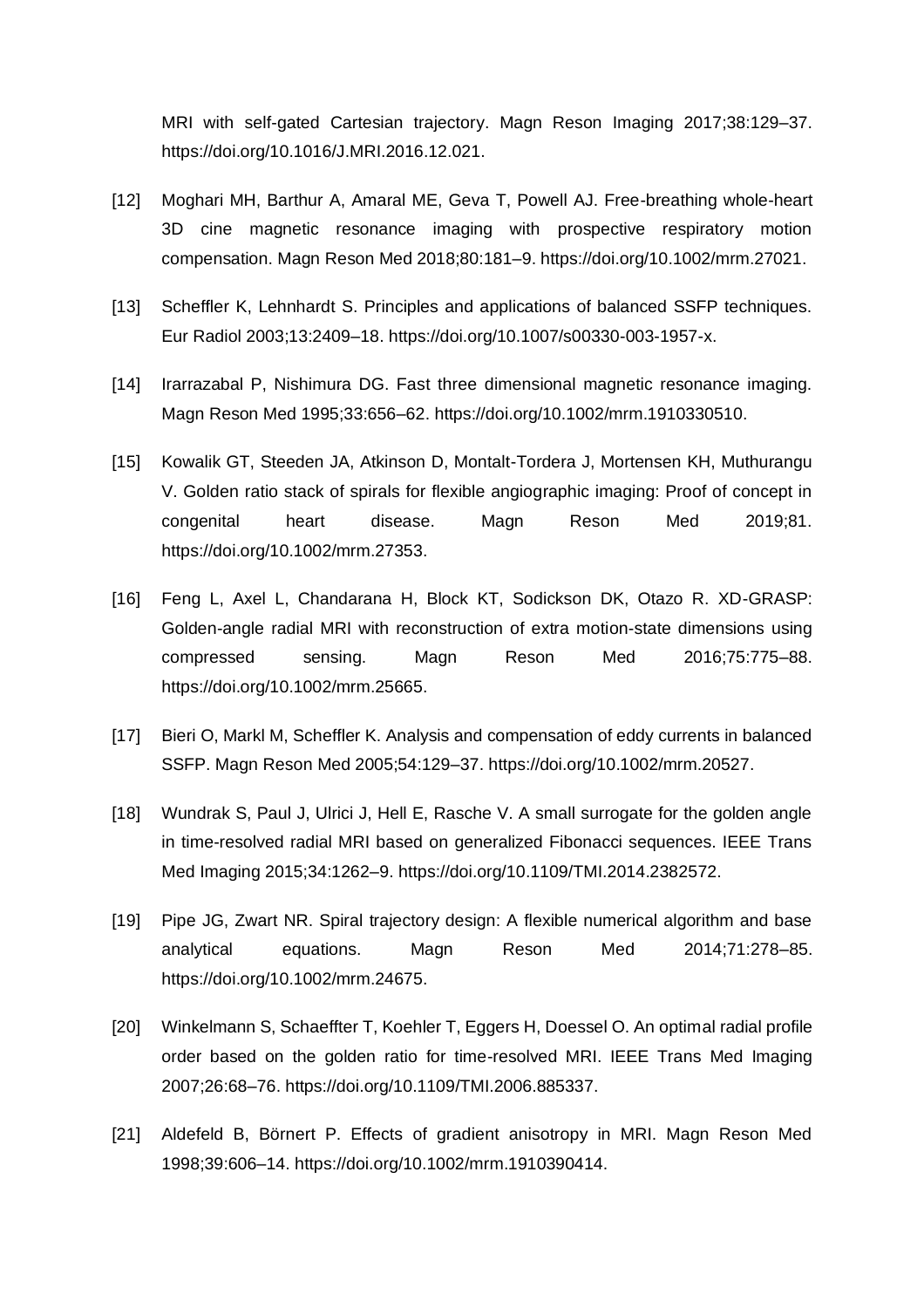- [22] Bernstein MA, King KF, Zhou XJ. Handbook of MRI pulse sequences. Academic Press; 2004.
- [23] Pang J, Sharif B, Fan Z, Bi X, Arsanjani R, Berman DS, et al. ECG and navigator-free four-dimensional whole-heart coronary MRA for simultaneous visualization of cardiac anatomy and function. Magn Reson Med 2014;72:1208–17. https://doi.org/doi:10.1002/mrm.25450.
- [24] Huang F, Vijayakumar S, Li Y, Hertel S, Duensing GR. A software channel compression technique for faster reconstruction with many channels. Magn Reson Imaging 2008;26:133–41. https://doi.org/10.1016/J.MRI.2007.04.010.
- [25] Uecker M, Lai P, Murphy MJ, Virtue P, Elad M, Pauly JM, et al. ESPIRiT—an eigenvalue approach to autocalibrating parallel MRI: Where SENSE meets GRAPPA. Magn Reson Med 2014;71:990–1001. https://doi.org/doi:10.1002/mrm.24751.
- [26] Wundrak S, Paul J, Ulrici J, Hell E, Geibel M-A, Bernhardt P, et al. Golden ratio sparse MRI using tiny golden angles. Magn Reson Med 2016;75:2372–8. https://doi.org/10.1002/mrm.25831.
- [27] Rosset A, Spadola L, Ratib O. OsiriX: An open-source software for navigating in multidimensional DICOM images. J Digit Imaging 2004;17:205–16. https://doi.org/10.1007/s10278-004-1014-6.
- [28] Steeden JA, Atkinson D, Hansen MS, Taylor AM, Muthurangu V. Rapid flow assessment of congenital heart disease with high-spatiotemporal-resolution gated spiral phase-contrast MR imaging. Radiology 2011;260:79–87. https://doi.org/10.1148/radiol.11101844.
- [29] Feng L, Benkert T, Block KT, Sodickson DK, Otazo R, Chandarana H. Compressed sensing for body MRI. J Magn Reson Imaging 2017;45:966–87. https://doi.org/10.1002/jmri.25547.
- [30] Lingala SG, Hu Y, Dibella E, Jacob M. Accelerated dynamic MRI exploiting sparsity and low-rank structure: k-t SLR. IEEE Trans Med Imaging 2011;30:1042–54. https://doi.org/10.1109/TMI.2010.2100850.
- [31] Otazo R, Candès E, Sodickson DK. Low-rank plus sparse matrix decomposition for accelerated dynamic MRI with separation of background and dynamic components. Magn Reson Med 2015;73:1125–36. https://doi.org/doi:10.1002/mrm.25240.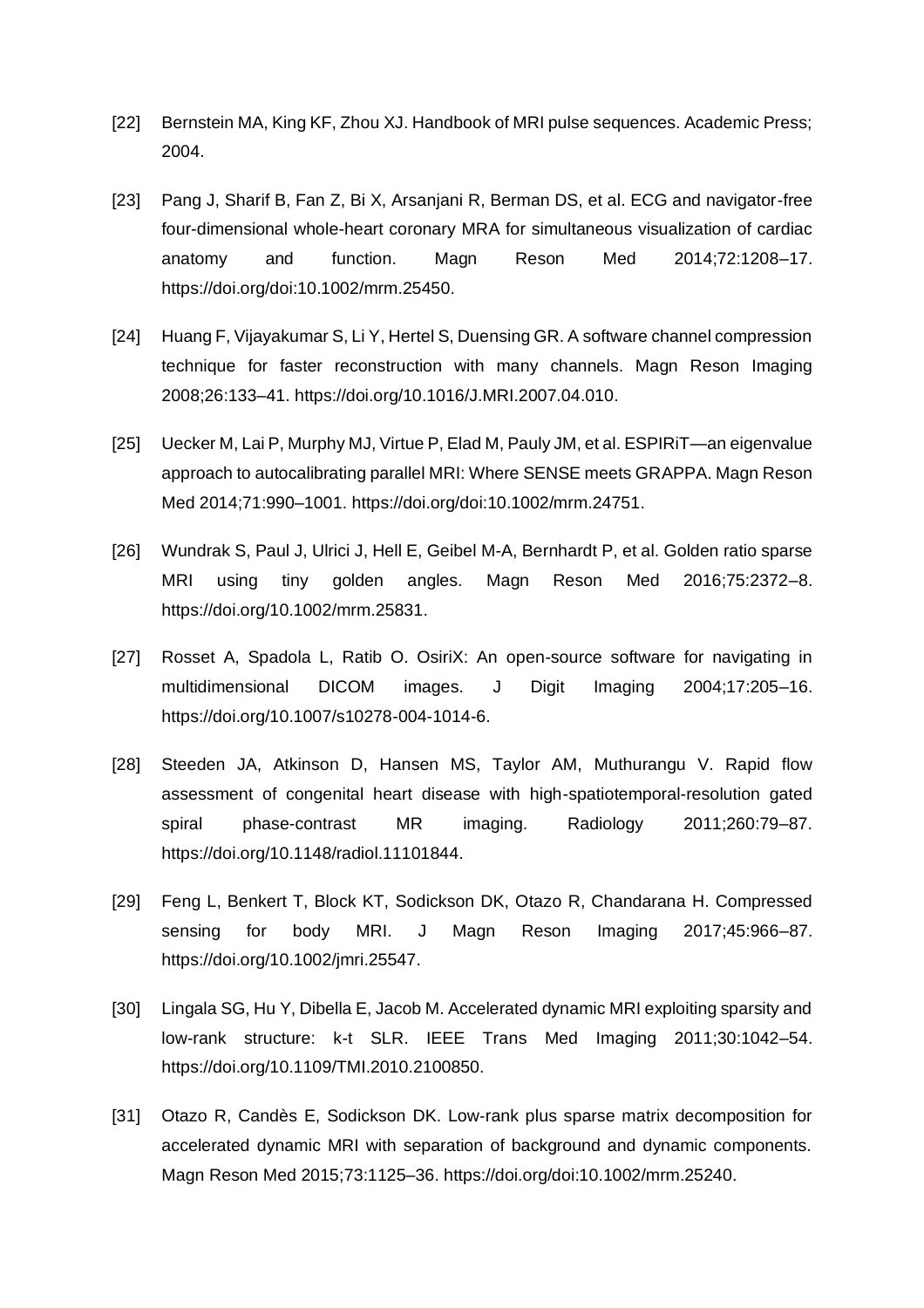- [32] He J, Liu Q, Christodoulou AG, Ma C, Lam F, Liang ZP. Accelerated high-dimensional MR imaging with sparse sampling using low-rank tensors. IEEE Trans Med Imaging 2016;35:2119–29. https://doi.org/10.1109/TMI.2016.2550204.
- [33] Scheffler K, Heid O, Hennig J. Magnetization preparation during the steady state: Fatsaturated 3D TrueFISP. Magn Reson Med 2001;45:1075–80. https://doi.org/10.1002/mrm.1142.
- [34] Leupold J, Hennig J, Scheffler K. Alternating repetition time balanced steady state free precession. Magn Reson Med 2006;55:557–65. https://doi.org/10.1002/mrm.20790.
- [35] Hargreaves BA, Vasanawala SS, Nayak KS, Hu BS, Nishimura DG. Fat-suppressed steady-state free precession imaging using phase detection. Magn Reson Med 2003;50:210–3. https://doi.org/10.1002/mrm.10488.
- [36] Noll DC, Meyer CH, Pauly JM, Nishimura DG, Macovski A. A homogeneity correction method for magnetic resonance imaging with time-varying gradients. IEEE Trans Med Imaging 1991;10:629–37. https://doi.org/10.1109/42.108599.
- [37] Irarrazabal P, Meyer CH, Nishimura DG, Macovski A. Inhomogeneity correction using an estimated linear field map. Magn Reson Med 1996;35:278–82. https://doi.org/10.1002/mrm.1910350221.
- [38] Chen W, Meyer CH. Fast automatic linear off-resonance correction method for spiral imaging. Magn Reson Med 2006;56:457–62. https://doi.org/10.1002/mrm.20973.
- [39] Feng X, Salerno M, Kramer CM, Meyer CH. Non-Cartesian balanced steady-state free precession pulse sequences for real-time cardiac MRI. Magn Reson Med 2016;75:1546–55. https://doi.org/10.1002/mrm.25738.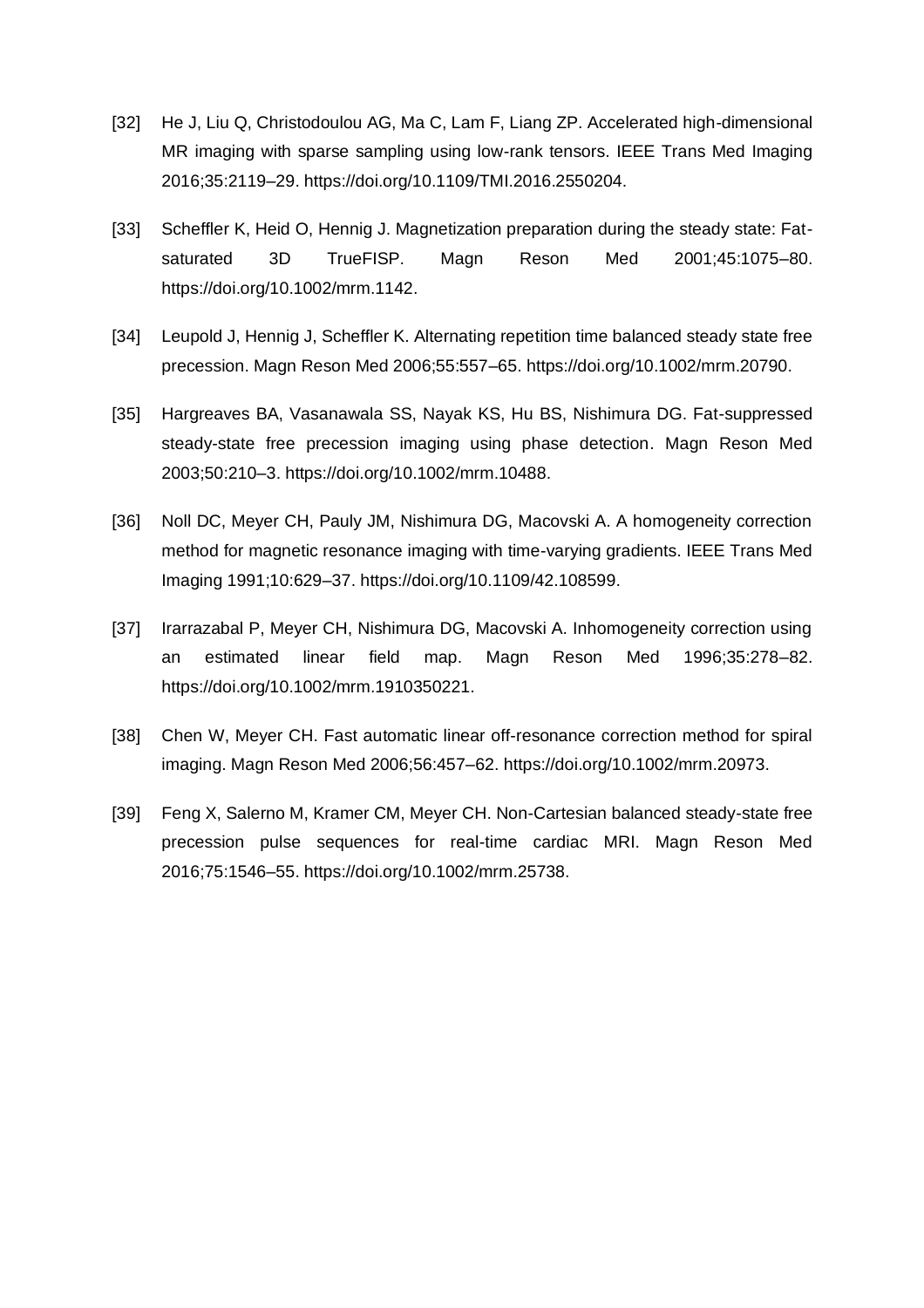## **CAPTIONS**

**Table 1**. Subjective image quality scores, from 1 to 5, in all three categories. Median and interquartile range (IQR) are given for each category and each method. \* indicates a statistically significant difference (*p* < 0.05).

**Table 2**. Ventricular volumes obtained from the BH-SAX and FB-WH acquisitions. Mean and standard deviation are given for each method, as well as bias and limits of agreement calculated using Bland-Altman analysis. Abbreviations: LV, left ventricle; RV; right ventricle; EDV, end diastolic volume; ESV, end systolic volume; SV, stroke volume; EF, ejection fraction. \* indicates a statistically significant difference (*p* < 0.05).

**Figure 1**. Sampling strategies. Two sampling strategies were considered, both based in a nested loop strategy, with partitions in the inner loop and rotations in the outer loop. In US (uniform spacing), partition coordinates are in a Cartesian grid. In TS (tiny golden ratio spacing), partition spacing is based on the  $7<sub>th</sub>$  tiny golden ratio. In both strategies, spirals are rotated by the golden angle,  $\theta$ .

**Figure 2**. Respiratory navigator. Head-foot projections along time, obtained using the samples along the *k<sup>z</sup>* axis. Superimposed in white, the respiratory surrogate signal obtained via PCA and Fourier analysis.

**Figure 3**. Simulation study results. From top to bottom: fully sampled reference image, uniform step acquisition, tiny golden step acquisition. From left to right: axial, coronal views, and through time views of the numeric phantom.

**Figure 4**. Patient study results. Multiplanar reformation of a representative dataset in shortaxis orientation and corresponding breath-hold image. Both are depicted for end diastole and end systole.

**Figure 5**. Patient study results. Coronal view of a representative dataset in end-inspiration and end-expiration. The white line is aligned to the dome of the right hemidiaphragm in endinspiratory position for reference.

**Figure 6**. Bland-Altman plots for volumes of clinical interest: LV EDV, LV ESV, RV EDV and RV ESV. The continuous line indicates the bias and the dashed lines indicate the limits of agreement.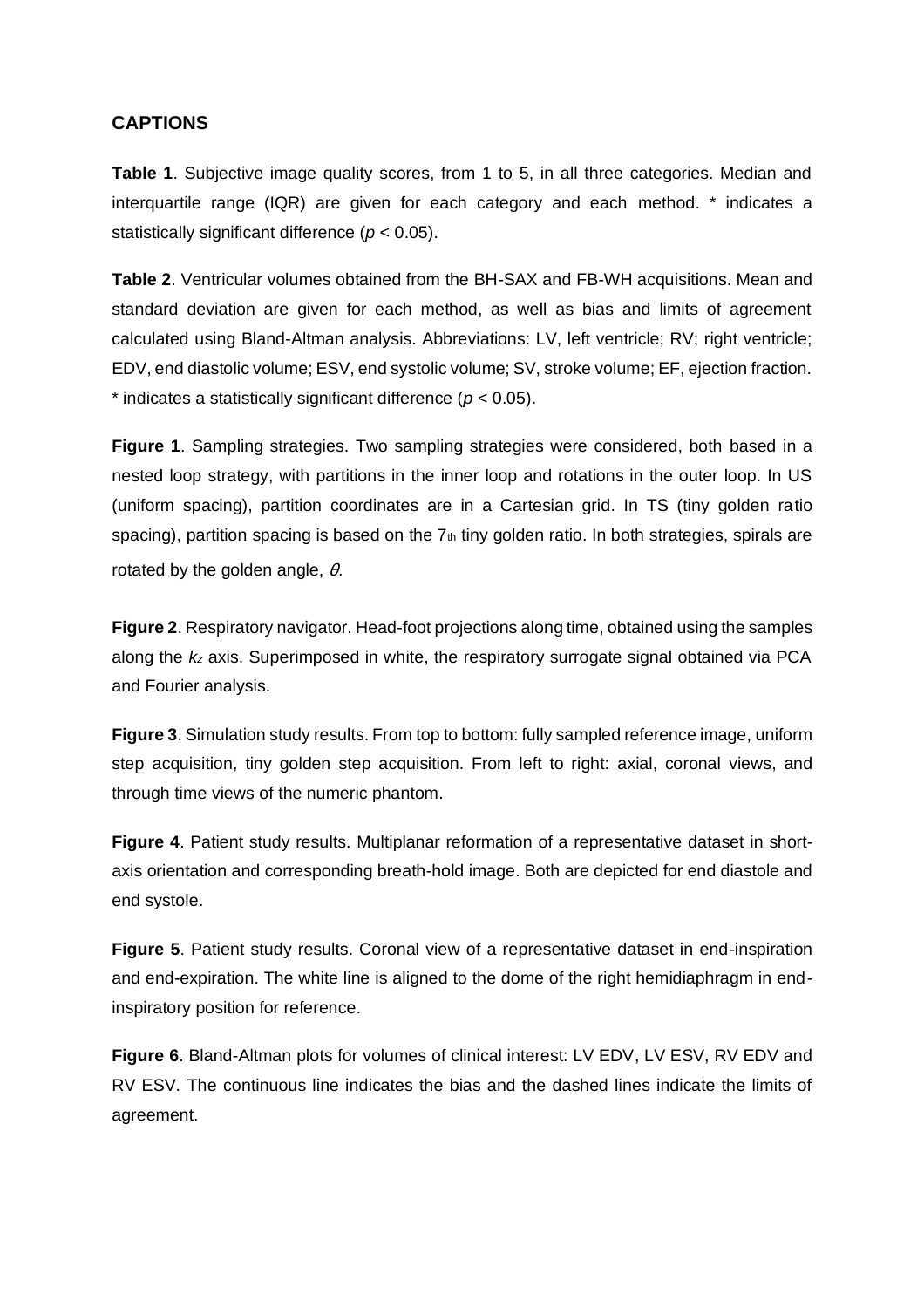|                                               | Median $\pm$ IQR / 2 |                 |
|-----------------------------------------------|----------------------|-----------------|
|                                               | <b>BH-SAX</b>        | <b>FB-WH</b>    |
| <b>Sharpness of the</b><br>endocardial border | $3.0 \pm 0.5$        | $2.0 \pm 1.0^*$ |
| Temporal fidelity of wall<br>motion           | $4.0 \pm 0.0$        | $2.5 \pm 0.5^*$ |
| <b>Residual artefacts</b>                     | $4.0 \pm 0.0$        | $3.0 \pm 0.0^*$ |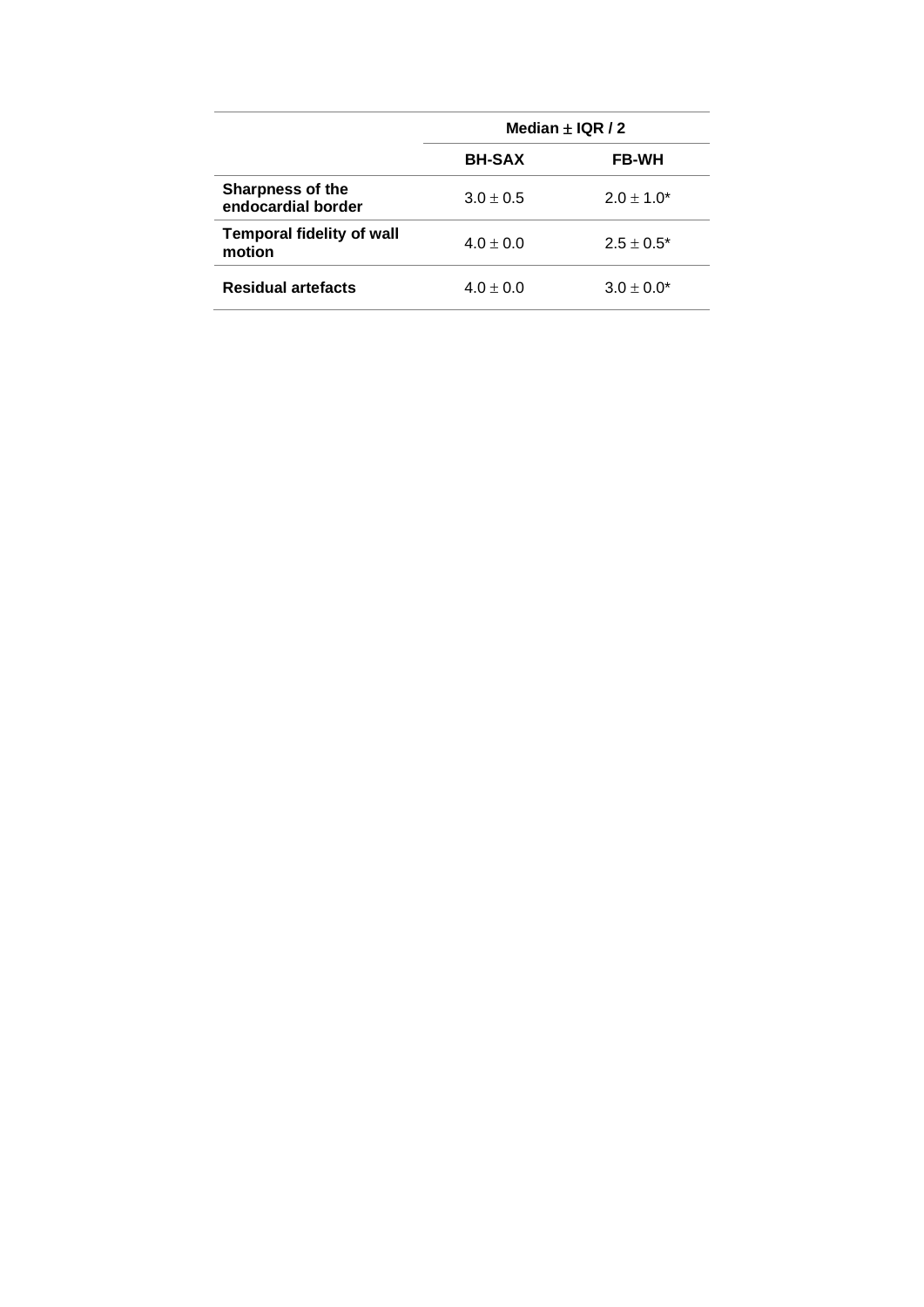|                 | Mean $\pm$ standard deviation |                           |                                   |
|-----------------|-------------------------------|---------------------------|-----------------------------------|
|                 | <b>BH-SAX</b>                 | <b>FB-WH</b>              | <b>Bias (limits of agreement)</b> |
| LVEDV (mL)      | $150 \pm 53$                  | $146 \pm 50$              | $-4.0$ ( $-23.6$ to 15.6)         |
| LVESV (mL)      | $54 \pm 23$                   | $59 \pm 26*$              | $+5.3$ (-4.4 to 15.0)             |
| LVSV (mL)       | $96 \pm 32$                   | $87 \pm 26*$              | $-9.2$ ( $-27.2$ to 8.8)          |
| <b>LVEF (%)</b> | $65 \pm 6$                    | $61 \pm 6^*$              | $-3.9$ ( $-9.7$ to 2.0)           |
| RVEDV (mL)      | $177 \pm 47$                  | $169 \pm 48$ <sup>*</sup> | $-8.2$ ( $-27.2$ to 10.8)         |
| RVESV (mL)      | $77 + 27$                     | $79 \pm 25$               | $+2.6$ (-14.1 to 19.2)            |
| RVSV (mL)       | $100 \pm 23$                  | $89 \pm 24*$              | $-10.9$ ( $-27.3$ to 5.5)         |
| <b>RVEF (%)</b> | $57 \pm 5$                    | $54 \pm 3^*$              | $-4.0$ ( $-11.9$ to 4.0)          |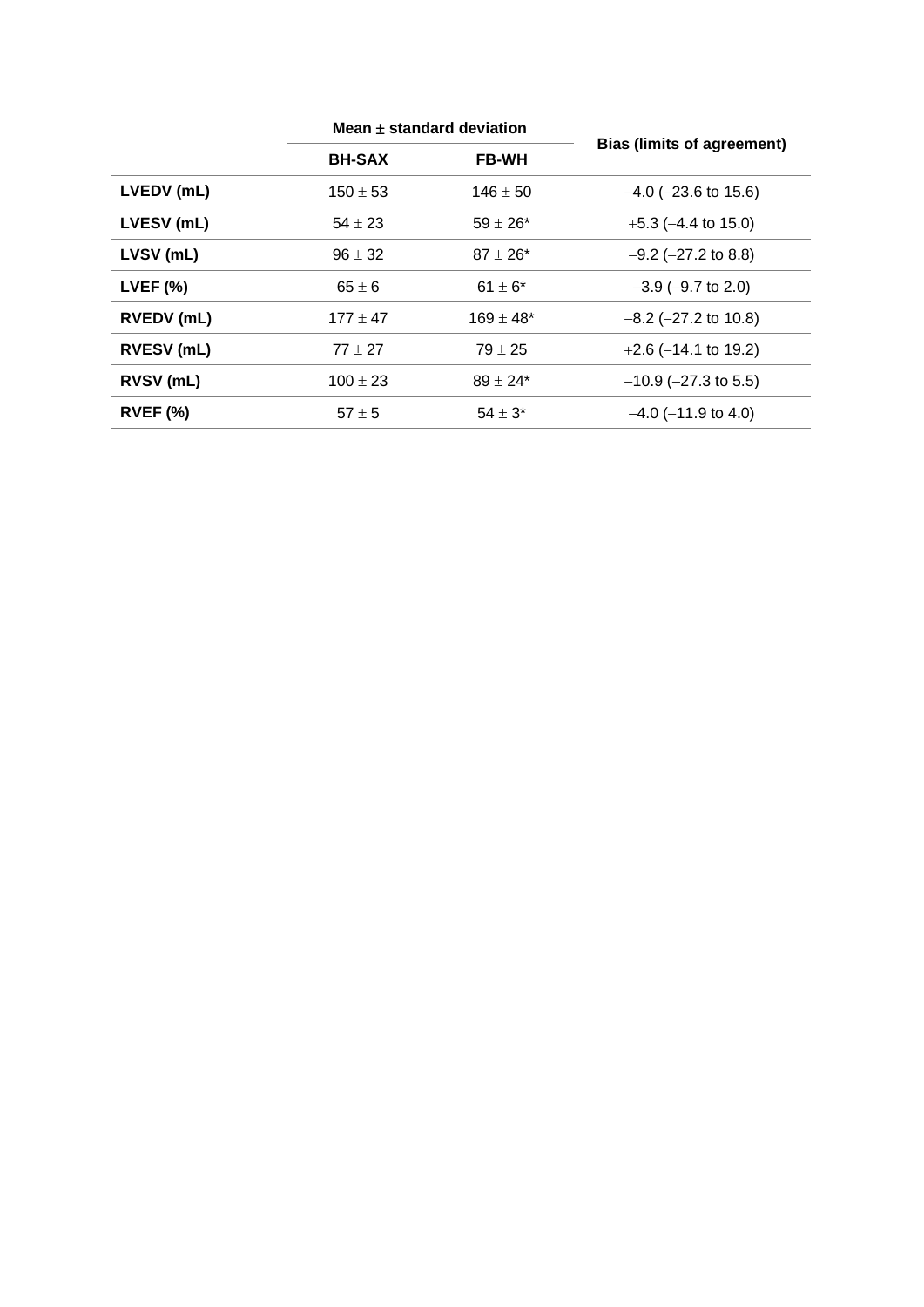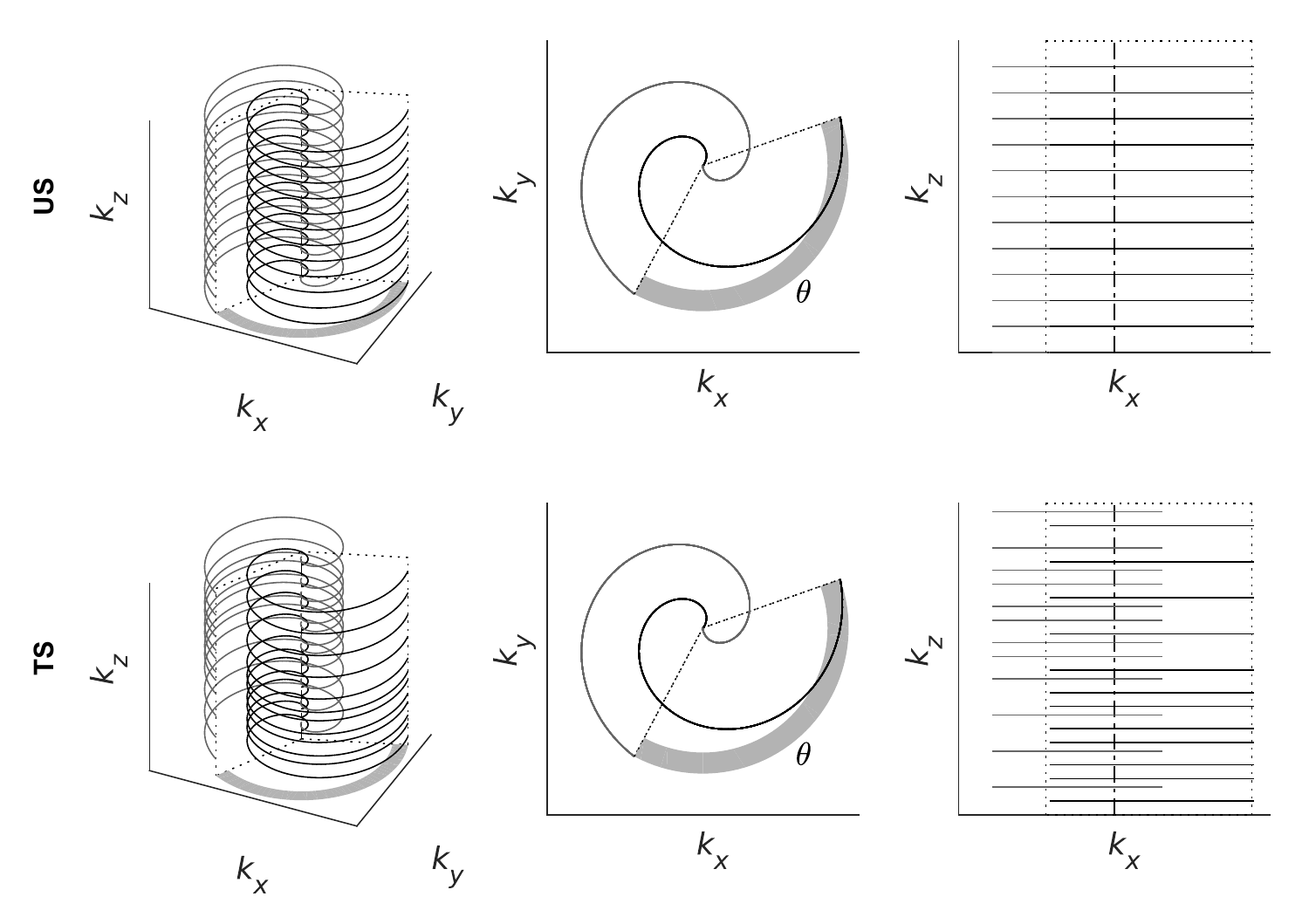

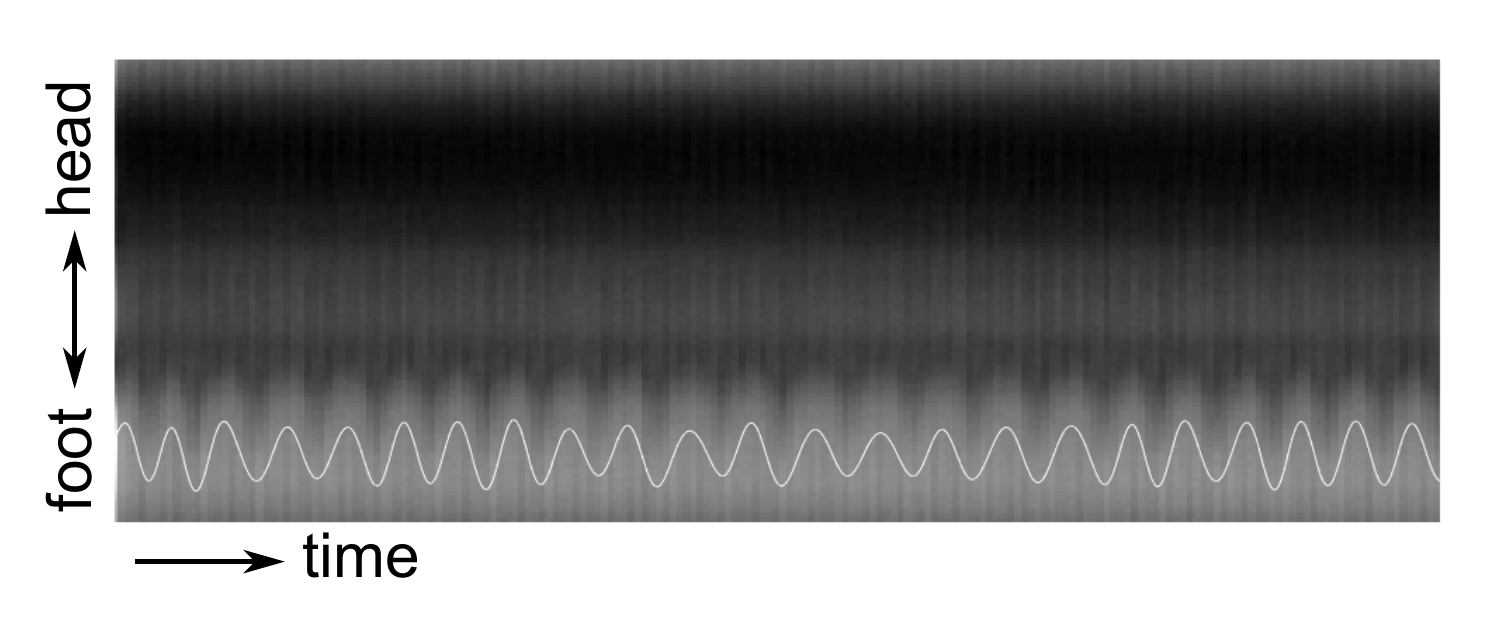# Tiny golden ratio spacing Tiny golden ratio spacing









# Axial Coronal Through-time